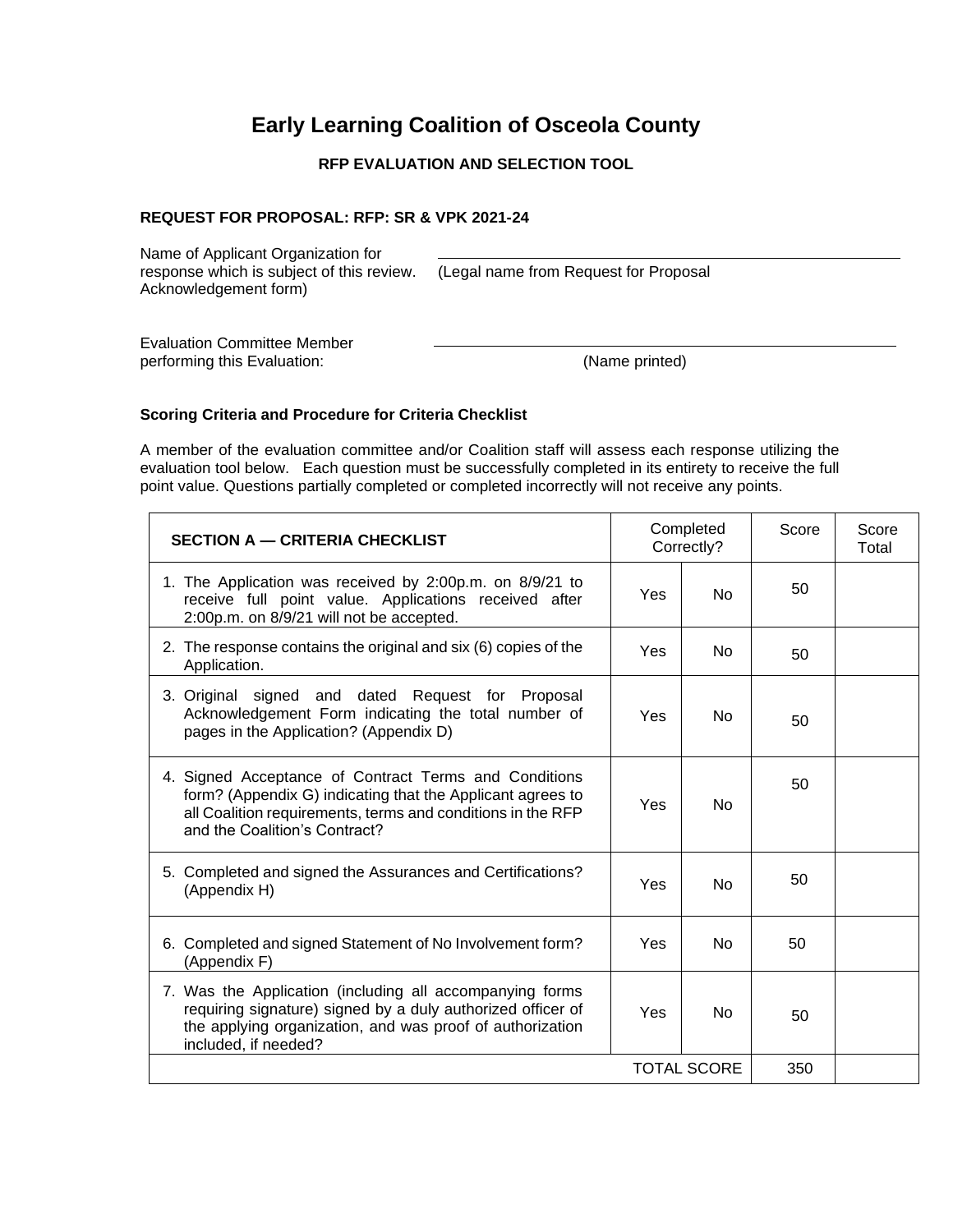#### **THRESHOLD 1 – Evaluation of the Applicant's Overall Ability to Successfully Manage the Contract and Provide RFP Services**

### **Section B KNOWLEDGE AND COMMITMENT**

Evaluation of Applicant's Knowledge of and Commitment to Services (relates to the applicable Major Program Goals – Sections 4.2-A, 4.2-B and 4.2-C).

| <b>Section B: Criteria</b>                                                                                                                                                         | <b>Indicators</b>                                                                                                                                                                                                                                                                                          | Max.<br><b>Score</b> | <b>Actual</b><br><b>Score</b> |
|------------------------------------------------------------------------------------------------------------------------------------------------------------------------------------|------------------------------------------------------------------------------------------------------------------------------------------------------------------------------------------------------------------------------------------------------------------------------------------------------------|----------------------|-------------------------------|
| 1. The Applicant<br>demonstrates an<br>understanding of<br>state and federal<br>legislative<br>requirements,<br>applicable in<br>implementing<br>services described<br>in the RFP. | The Applicant's overview of service delivery demonstrates<br>$\bullet$<br>understanding<br>of the legislative<br>requirements,<br>an<br>applicable<br>rules<br>guidelines<br>applicable<br>and<br>to<br>implementing early learning services.                                                              | 50                   |                               |
| 2. The Applicant<br>provides a<br>strategic plan for<br>implementing<br>services and<br>meeting targeted<br>goals and<br>objectives.                                               | The application clearly articulates how it will address each<br>$\bullet$<br>element in the Task List Sections 4.2-A, 4.2-B, and/or 4.2-<br>C.<br>The application clearly demonstrates how it's service<br>$\bullet$<br>delivery plan will meet the targeted goals and objectives<br>described in the RFP. | 50                   |                               |
| <b>KNOWLEDGE AND COMMITMENT</b><br><b>COMMENTS:</b>                                                                                                                                |                                                                                                                                                                                                                                                                                                            |                      |                               |

**Subtotal Section B \_\_\_\_\_\_\_\_\_\_\_\_\_\_\_\_ (Maximum Score = 125 points)**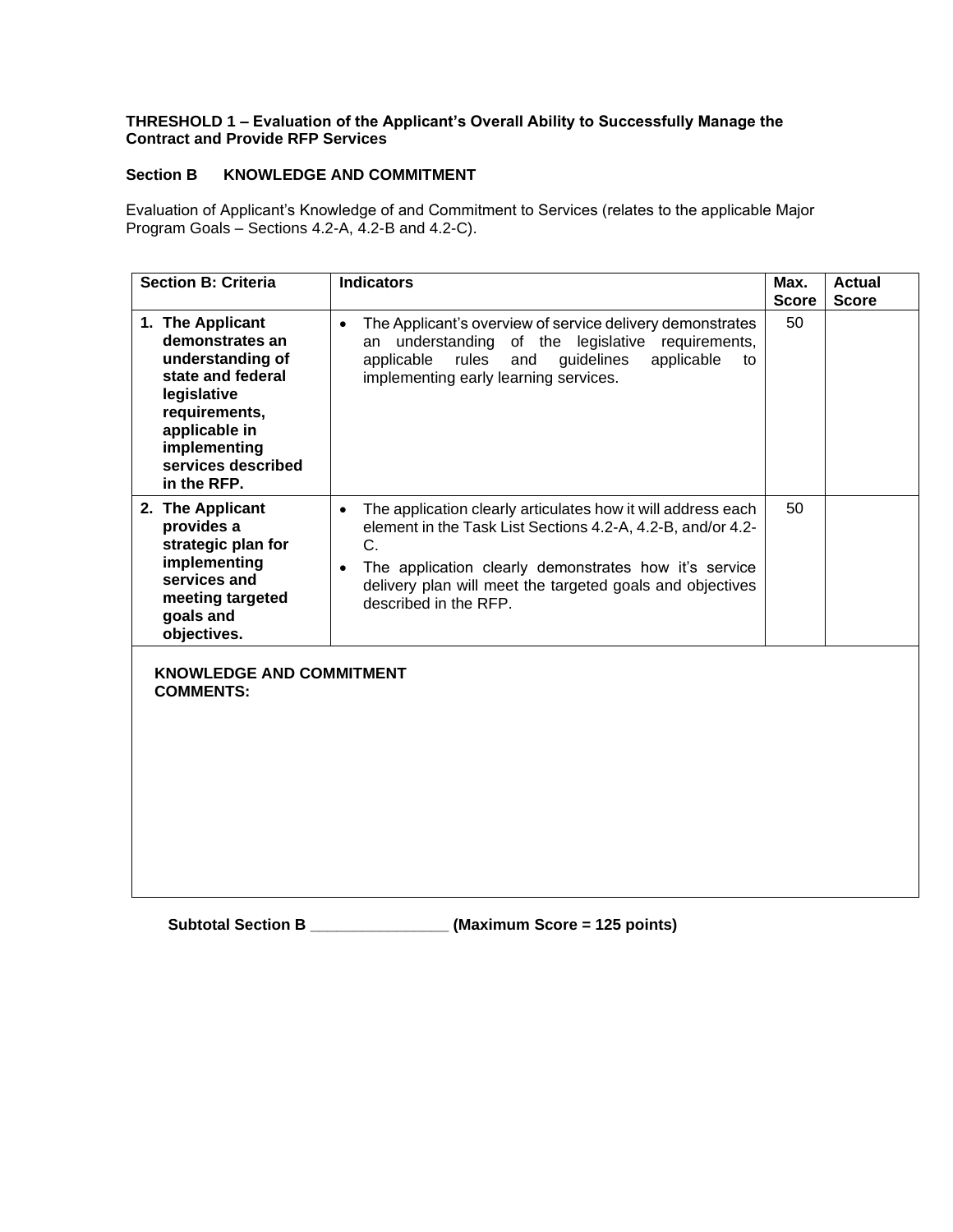### **SECTION C ORGANIZATIONAL CAPACITY**

Evaluation of the Applicant's Organizational Capacity (relates to Section 3.2), Scope of Service, Financial Specifications, Description of Staffing and Organizational Capacity and Proposed Budget of this RFP.

| <b>Section C: Criteria</b>                                                              | <b>Indicators</b>                                                                                                                                                                                                                                                                                                                                                                                                                                                     | Max.<br><b>Score</b> | <b>Actual</b><br><b>Score</b> |
|-----------------------------------------------------------------------------------------|-----------------------------------------------------------------------------------------------------------------------------------------------------------------------------------------------------------------------------------------------------------------------------------------------------------------------------------------------------------------------------------------------------------------------------------------------------------------------|----------------------|-------------------------------|
| 1. The Applicant's<br>description of its<br>corporate structure<br>demonstrates that it | The application includes a list of the Applicant's board of<br>$\bullet$<br>directors and a description of how management makes<br>decisions, including levels of authority for each level of<br>management.                                                                                                                                                                                                                                                          | 35                   |                               |
| is sufficient to<br>complete the<br>proposed project.                                   | The Applicant has signed the certification that it is a<br>$\bullet$<br>corporation in good standing with all applicable state and<br>federal agencies.                                                                                                                                                                                                                                                                                                               |                      |                               |
|                                                                                         | The Applicant's synopsis provides corroborating details<br>$\bullet$<br>that indicate it is able to manage and complete the<br>proposed services                                                                                                                                                                                                                                                                                                                      |                      |                               |
|                                                                                         | The Applicant has demonstrated evidence of policies and<br>$\bullet$<br>addressing<br>personnel<br>procedures<br>management,<br>fiscal/budget activities, general administrative services and<br>risk management.                                                                                                                                                                                                                                                     |                      |                               |
|                                                                                         | The Applicant has demonstrated the ability to submit<br>$\bullet$<br>reports and data on a timely basis.                                                                                                                                                                                                                                                                                                                                                              |                      |                               |
| 2. The Applicant<br>demonstrates that it                                                | The Applicant demonstrates that it has worked with the<br>$\bullet$<br>various populations described in this RFP.                                                                                                                                                                                                                                                                                                                                                     | 15                   |                               |
| has proven<br>experience serving<br>the target<br>populations.                          | If the Applicant plans to subcontract, the application should<br>$\bullet$<br>detail the qualifications of the subcontractors and the ability<br>of the Applicant to manage subcontracts. The description<br>should include, but not be limited to, scope of similar or<br>related services previously provided, geographical areas,<br>staff specialties, programmatic capacity, number of years<br>providing early learning services, and quantitative<br>outcomes. |                      |                               |
| 3. The Applicant's most<br>recent audit<br>indicates it has<br>sufficient resources     | The financial statement or audit indicates that the Applicant<br>$\bullet$<br>has a history of sound financial management.<br>The Applicant has experience managing multiple funding<br>$\bullet$                                                                                                                                                                                                                                                                     | 50                   |                               |
| to manage services<br>described in this<br>RFP.                                         | streams.<br>The most recent audit, as applicable, indicated no<br>$\bullet$<br>significant material findings.<br>The management letter of the last audit was unqualified.<br>$\bullet$                                                                                                                                                                                                                                                                                |                      |                               |
| 4. The Applicant has a                                                                  | The Applicant describes how it will allocate resources to                                                                                                                                                                                                                                                                                                                                                                                                             | 50                   |                               |
| cost allocation plan<br>and clearly<br>demonstrates how<br>funds will be                | activities related to key processes/program activities.<br>The Applicant clearly understands costs associated with<br>$\bullet$<br>key services and has the ability to maximize available<br>resources.                                                                                                                                                                                                                                                               |                      |                               |
| expended                                                                                | Proposed budgets are comprehensive, i.e., address all<br>$\bullet$<br>possible funding sources and expenses and are realistic.                                                                                                                                                                                                                                                                                                                                        |                      |                               |
|                                                                                         | The Applicant provided documentation that the funds that<br>$\bullet$<br>will be dispersed in relation to this RFP exclusively to pay<br>for activities related to this RFP and associated contract.                                                                                                                                                                                                                                                                  |                      |                               |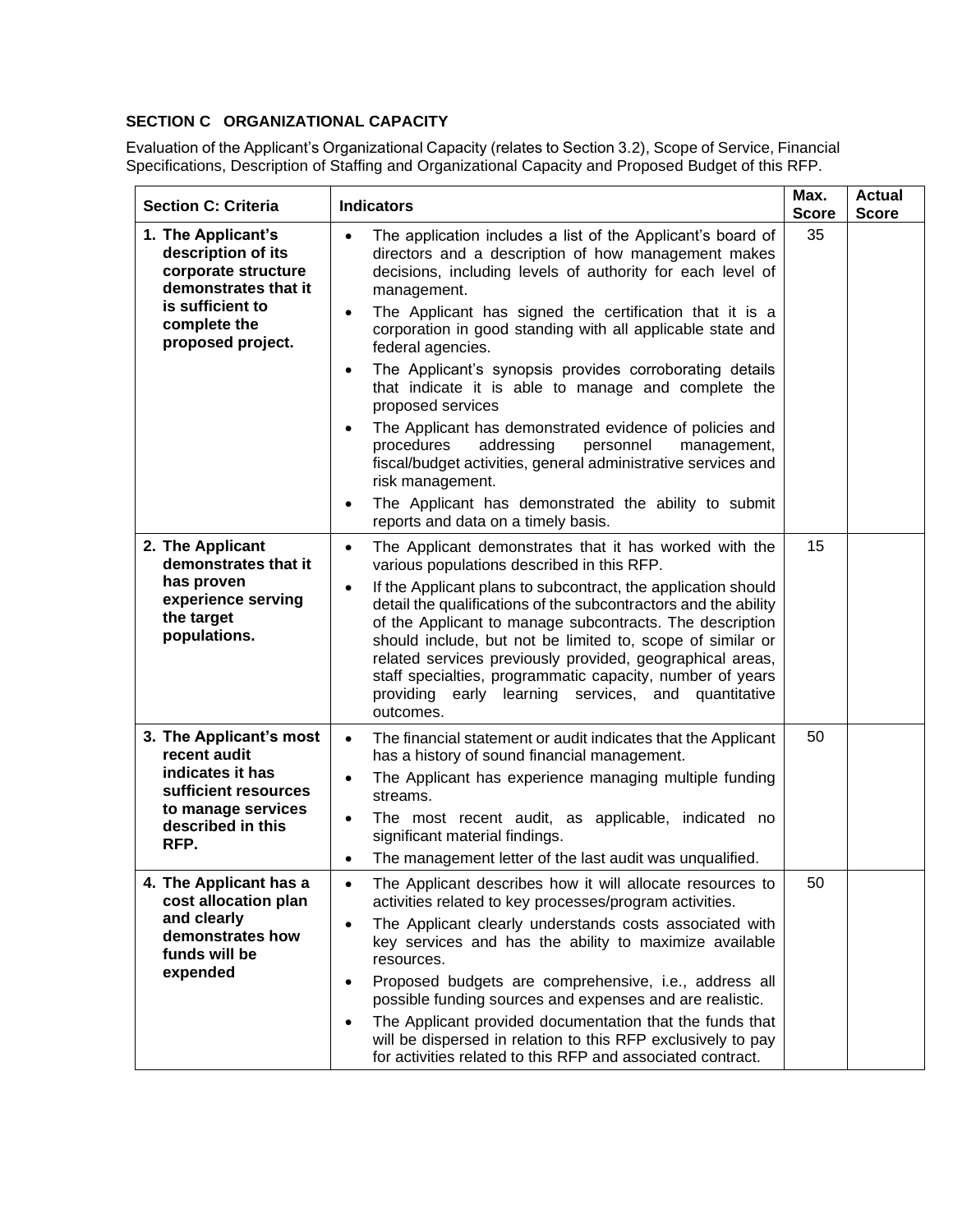|                                                                                                                                                                                                     | If the Applicant applied for more than one ELC component,<br>$\bullet$<br>the Applicant provided an additional budget showing a cost<br>savings in service delivery efficiencies, as applicable.                                                                                                                                                                                                                                                                                                           |    |  |
|-----------------------------------------------------------------------------------------------------------------------------------------------------------------------------------------------------|------------------------------------------------------------------------------------------------------------------------------------------------------------------------------------------------------------------------------------------------------------------------------------------------------------------------------------------------------------------------------------------------------------------------------------------------------------------------------------------------------------|----|--|
| 5. The Applicant's<br>accounting policies<br>and procedures<br>assure a high degree<br>of accountability,                                                                                           | The system's chart of accounts is adequate to track all<br>$\bullet$<br>funds and expenditures related to the programs funded<br>through this RFP.<br>The internal controls described in the Application are in<br>$\bullet$<br>accordance with generally accepted accounting practices.                                                                                                                                                                                                                   | 25 |  |
| 6. The Applicant's<br>financial resources,<br>bonding and<br>insurance are<br>adequate.                                                                                                             | The Applicant has demonstrated the ability to provide<br>$\bullet$<br>services for at least thirty (30) days from initial<br>implementation of this contract.<br>The Applicant has cash reserves equal to approximately<br>$\bullet$<br>1/10 <sup>th</sup> of the final contract slot dollar amount for a one-year<br>period based on the current fiscal year slot budget on hand<br>(ELC 1 only).<br>The Applicant has demonstrated evidence of having<br>$\bullet$<br>appropriate bonding and insurance. | 30 |  |
| 7. The number and type<br>of financial<br>management staff<br>the Applicant<br>describe are<br>adequate to ensure<br>compliance and<br>accountability.                                              | The Applicant's table of organization for the financial<br>$\bullet$<br>management unit includes qualified staff.                                                                                                                                                                                                                                                                                                                                                                                          | 30 |  |
| 8. The Applicant<br>describes a detailed<br>plan that would<br>facilitate a smooth<br>transition.<br>(as applicable)<br>(The current contractor<br>would automatically<br>receive full point value) | The Applicant has a detailed transition plan<br>$\bullet$<br>The Applicant describes coordination activities with the<br>$\bullet$<br>previous Contractor to facilitate a smooth transition<br>The transition plan describes a list of task and their relation<br>$\bullet$<br>to completion dates that the Applicant will have to<br>accomplish during the transition period between the<br>execution of a Contract and the actual start date.                                                            | 15 |  |
| <b>ORGANIZATIONAL CAPACITY</b><br><b>COMMENTS:</b>                                                                                                                                                  |                                                                                                                                                                                                                                                                                                                                                                                                                                                                                                            |    |  |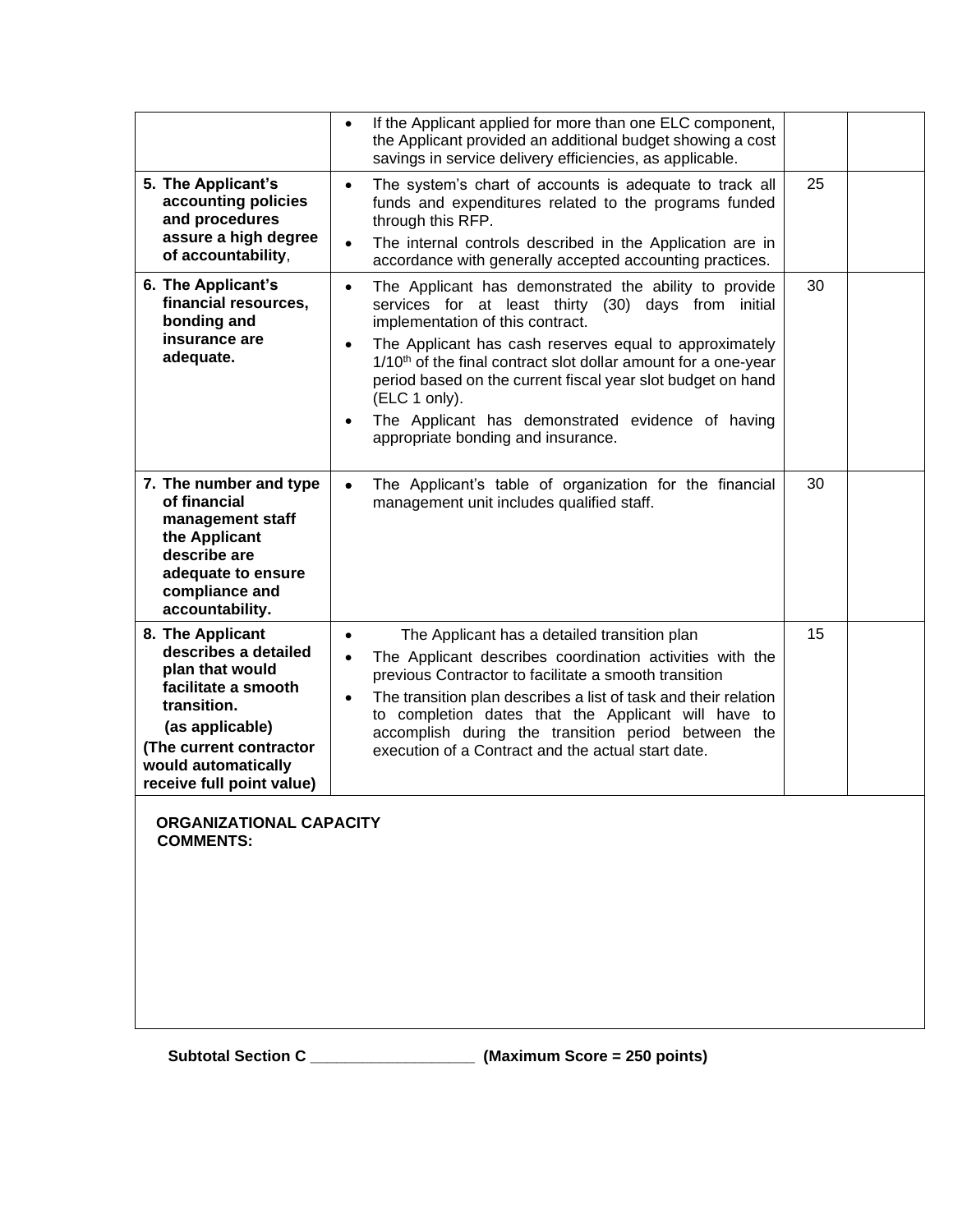### **SECTION D MANAGEMENT AND COORDINATION OF MANAGEMENT INFORMATION SYSTEMS**

Evaluation of Applicant's capacity to manage and coordinate Management Information Systems (MIS) (relates to MIS {Section 3.3}, Reports {Section 6.12}, Records and Documentation {Section 6.13} and Appendix M: EFS MOD Data and Security of this RFP).

| <b>Section D: Criteria</b>                                                                                                                                                                                                                        | <b>Indicators</b>                                                                                                                                                                                                                                                                                                                                                                                                                                                                                                                                                                                                          | Max.<br><b>Score</b> | <b>Actual</b><br><b>Score</b> |
|---------------------------------------------------------------------------------------------------------------------------------------------------------------------------------------------------------------------------------------------------|----------------------------------------------------------------------------------------------------------------------------------------------------------------------------------------------------------------------------------------------------------------------------------------------------------------------------------------------------------------------------------------------------------------------------------------------------------------------------------------------------------------------------------------------------------------------------------------------------------------------------|----------------------|-------------------------------|
| 1. The Applicant has<br>experience with<br>management<br>information systems<br>and is able to meet<br>the data<br>requirements.                                                                                                                  | • The application includes a system configuration of current or<br>planned client management information systems and<br>compatibility with FOEL<br>• There is a plan for aligning records and documentation with<br>automated data, as applicable.<br>• There is evidence that the Applicant has experience with<br>database management.<br>• The applicant includes a job description and name of<br>Database Administrator and Network Administrator.                                                                                                                                                                    | 50                   |                               |
| 2. The Applicant<br>demonstrates the<br>ability to manage<br>complex data and<br>high volume<br>transactions.                                                                                                                                     | The capacity of the Applicant's operating system described in<br>the RFP is large and fast enough to be reliable and efficient<br>for proposed services.<br>The Applicant describes computer hardware and software<br>equipment being proposed as sufficient to comply with both<br>internal and external data requirements.                                                                                                                                                                                                                                                                                               | 40                   |                               |
| 3. The Applicant<br>understands<br>mandated<br>documentation and<br>record keeping<br>requirements                                                                                                                                                | The Applicant describes a process to ensure the necessary<br>$\bullet$<br>level of confidentiality that is statutorily required<br>The method of storing all required documents, as applicable,<br>is adequate in terms of capacity and efficiency.                                                                                                                                                                                                                                                                                                                                                                        | 35                   |                               |
| 4. The Applicant can<br>demonstrate the<br>ability to provide<br>support and<br>assistance in the<br>successful utilization<br>of EFS Modernization<br><b>System with</b><br>providers, parents,<br>internal staff and<br><b>Coalition staff.</b> | The Applicant describes their plan to provide help desk<br>services to providers and parents learning how to navigate<br>the EFS Modernization System.<br>The Applicant describes their plan to ensure all internal staff<br>are properly trained to use the EFS Modernization System.<br>The Applicant describes their plan to assist Coalition staff in<br>$\bullet$<br>learning<br>applicable components<br>of the<br>the<br><b>EFS</b><br>Modernization System to create the Coalition's dashboard,<br>download reports, view provider and child data for monitoring<br>purposes, and other information as determined. | 50                   |                               |
| 5. The Applicant has a<br>workflow process<br>that contains the<br>proper submission of<br>required federal and<br>state reports, as<br>applicable.                                                                                               | • The Applicant describes their ability to provide monthly,<br>quarterly, mid-year, and/or annual management/program<br>related reports, as applicable.<br>The Applicant has the capability of producing ad hoc reports<br>requested by the Coalition.                                                                                                                                                                                                                                                                                                                                                                     | 25                   |                               |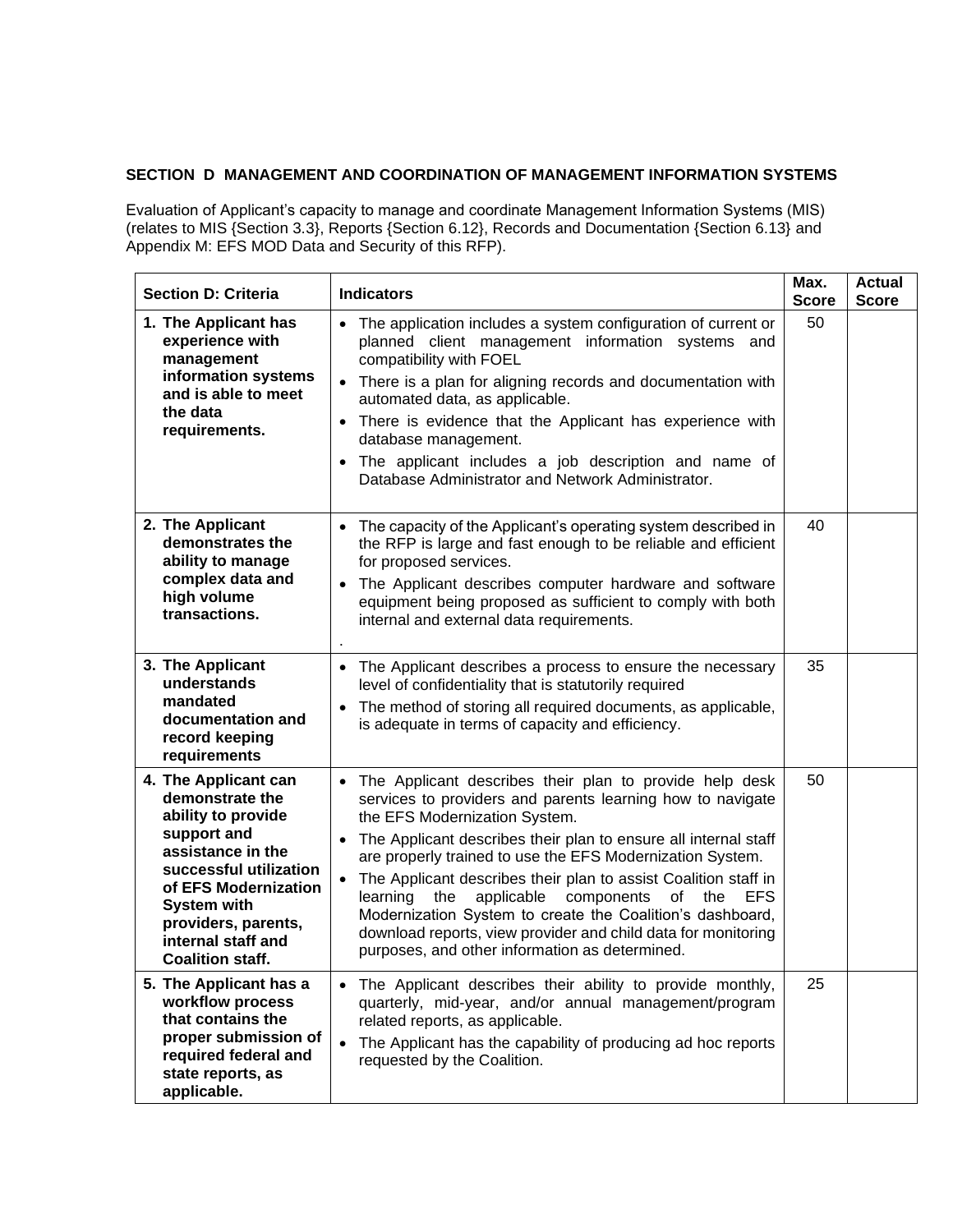**MANAGEMENT AND COORDINATION OF MANAGEMENT INFORMATION SYSTEMS COMMENTS:**

**Subtotal Section D \_\_\_\_\_\_\_\_\_\_\_\_\_\_\_\_\_\_\_ (Maximum Score = 200 points)**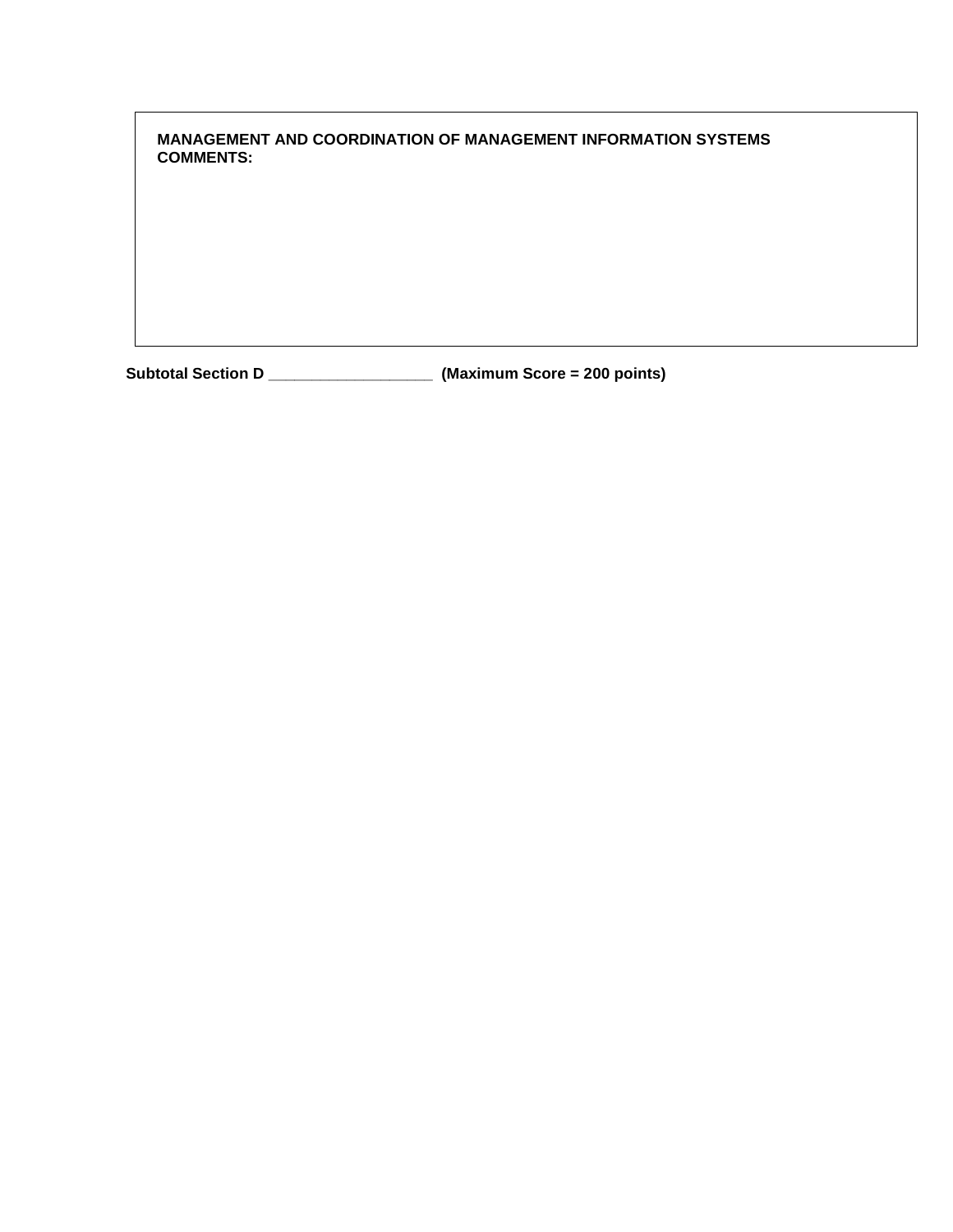### **SECTION E RELATIONSHIPS WITH KEY COMMUNITY STAKEHOLDERS**

Evaluation of Applicant's Relationships with Key Community Stakeholders (relates to Coordination with Other Entities (Sections 3.4 and 6.16 of this RFP).

| <b>Section E: Criteria</b>                                                                            | <b>Indicators</b>                                                                                                                                                                                                                                                                                                                                                                                                                                                                                                                                                                                                                                                                                                                                                                                                                                                                                                                                                                                 | Max.<br><b>Score</b> | <b>Actual</b><br><b>Score</b> |
|-------------------------------------------------------------------------------------------------------|---------------------------------------------------------------------------------------------------------------------------------------------------------------------------------------------------------------------------------------------------------------------------------------------------------------------------------------------------------------------------------------------------------------------------------------------------------------------------------------------------------------------------------------------------------------------------------------------------------------------------------------------------------------------------------------------------------------------------------------------------------------------------------------------------------------------------------------------------------------------------------------------------------------------------------------------------------------------------------------------------|----------------------|-------------------------------|
| 1. The Applicant<br>demonstrates the<br>ability to<br>collaborate with<br>other community<br>entities | A diagram or outline depicts key relationships, including<br>$\bullet$<br>types of stakeholders listed in Section 6.16 of this RFP.<br>The application includes individualized letter(s) of support<br>$\bullet$<br>from multiple community stakeholders.<br>The application describes how the Applicant will maintain a<br>$\bullet$<br>working knowledge of other community social service<br>agencies to facilitate appropriate referrals.<br>The application includes a description of the Applicant's<br>$\bullet$<br>linkage and coordination process with entities contracted to<br>perform other School Readiness and/or Voluntary<br>Prekindergarten functions, as applicable.<br>addresses<br>application<br>collaboration<br>The<br>at<br>the<br>$\bullet$<br>program/services level as well as the family level.<br>The application includes a description of past experience<br>$\bullet$<br>with subcontracts<br>interagency collaborative<br>and/or<br>initiatives, as applicable. | 100                  |                               |
| <b>COMMENTS:</b>                                                                                      | <b>RELATIONSHIPS WITH KEY COMMUNITY STAKEHOLDERS</b>                                                                                                                                                                                                                                                                                                                                                                                                                                                                                                                                                                                                                                                                                                                                                                                                                                                                                                                                              |                      |                               |

**Subtotal Section E \_\_\_\_\_\_\_\_\_\_\_\_\_\_\_\_\_\_\_ (Maximum Score = 100 points)**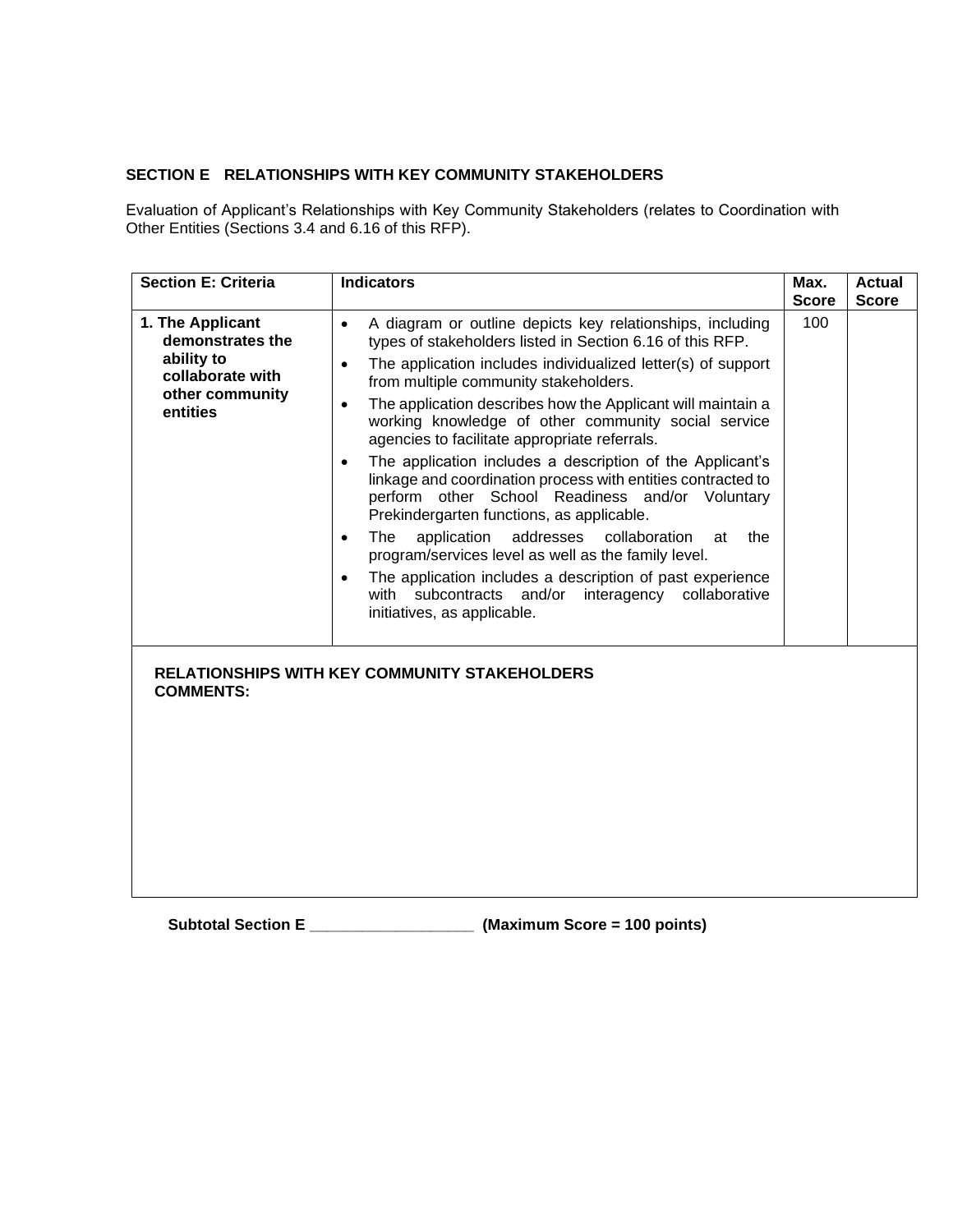# **THRESHOLD 2 SERVICE DELIVERY**

Evaluation of the Applicant's ability to successfully provide each of the Early Learning Components specified in this RFP

|  | <b>ELC 1 -</b> Early Learning Provider Compliance and Support Services (4.2-A) |  |  |
|--|--------------------------------------------------------------------------------|--|--|

| <b>Indicators</b>                                                                                                                                                                                                                                                                                                                                                                                                 | Max.<br><b>Score</b> | Actual<br><b>Score</b> |
|-------------------------------------------------------------------------------------------------------------------------------------------------------------------------------------------------------------------------------------------------------------------------------------------------------------------------------------------------------------------------------------------------------------------|----------------------|------------------------|
|                                                                                                                                                                                                                                                                                                                                                                                                                   |                      |                        |
| Provider contract management, including compliance<br>$\bullet$<br>monitoring activities and provider profile management<br>in the Provider Simplified Point-of-Entry System<br>Provider recruitment and eligibility, including informal<br>$\bullet$<br>provider support, to expand the supply of early<br>education and care for infants and toddlers, School<br>Readiness, VPK services, and unique population | 75                   |                        |
| Technical Assistance to providers regarding contracts<br>$\bullet$<br>and compliance activities<br>Needs Assessment<br>Ensure compliance with FDOE grant requirements and                                                                                                                                                                                                                                         |                      |                        |
|                                                                                                                                                                                                                                                                                                                                                                                                                   | needs.<br>thresholds |                        |

| Section 4.2-A                                                                                                                                      | <b>Indicators</b>                                                                                                                                                                                                                                                                                                                                                                                                                                                                                                                                                         | Max.<br><b>Score</b> | <b>Actual</b><br><b>Score</b> |
|----------------------------------------------------------------------------------------------------------------------------------------------------|---------------------------------------------------------------------------------------------------------------------------------------------------------------------------------------------------------------------------------------------------------------------------------------------------------------------------------------------------------------------------------------------------------------------------------------------------------------------------------------------------------------------------------------------------------------------------|----------------------|-------------------------------|
| <b>Staffing Plan (2)</b>                                                                                                                           |                                                                                                                                                                                                                                                                                                                                                                                                                                                                                                                                                                           |                      |                               |
| The application<br>demonstrates staffing<br>capacity to successfully<br>perform each component<br>for which they are<br>submitting an application. | A staffing plan, that includes the number of staff,<br>$\bullet$<br>including personnel job descriptions with salary ranges<br>and minimum education requirements, which reflect the<br>ability of the Applicant to fulfill the service obligations<br>under its Proposal. The staffing plan should include, but<br>not be limited to, organization of staff and timelines for<br>hiring and training new staff for proposed services (as<br>applicable) and a plan for how turnover, long-term<br>absences, and future recruitment and hiring issues will<br>be managed. | 15                   |                               |
|                                                                                                                                                    | The application describes how all staff, and any<br>$\bullet$<br>subcontractor staff, will meet applicable<br>staff<br>qualifications as required by 943.052, Florida Statutes.                                                                                                                                                                                                                                                                                                                                                                                           |                      |                               |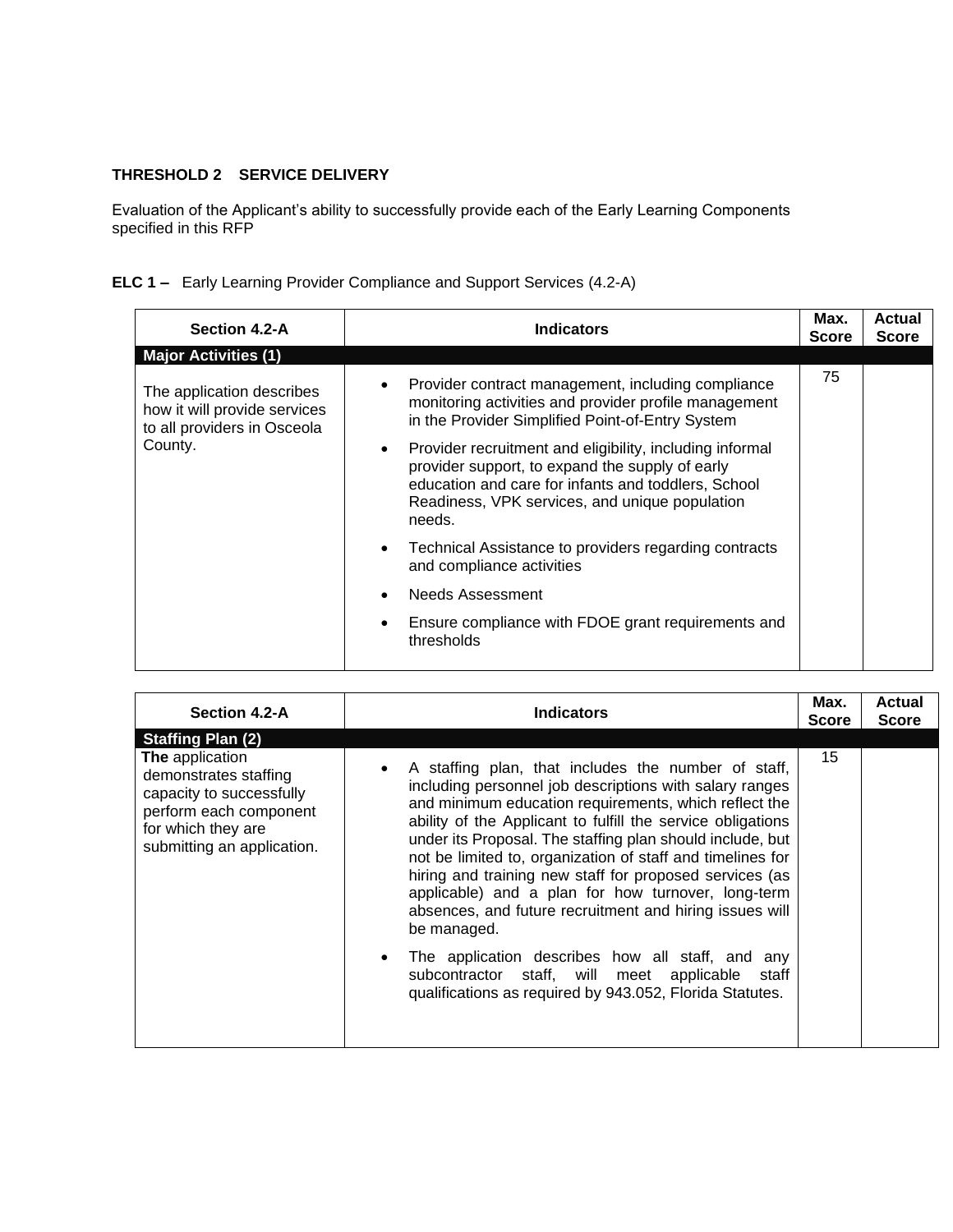| Section 4.2-A                                                                         | <b>Indicators</b>                                                                                                                                                                                                                                                                                                              | Max.<br><b>Score</b> | <b>Actual</b><br><b>Score</b> |
|---------------------------------------------------------------------------------------|--------------------------------------------------------------------------------------------------------------------------------------------------------------------------------------------------------------------------------------------------------------------------------------------------------------------------------|----------------------|-------------------------------|
| <b>Evaluation Strategy (3)</b>                                                        |                                                                                                                                                                                                                                                                                                                                |                      |                               |
| The application<br>demonstrates the ability to<br>meet quality and grant<br>outcomes. | Description of the Applicant's existing or planned<br>continuous quality improvement processes and<br>relationship to program/service outcomes.                                                                                                                                                                                | 50                   |                               |
|                                                                                       | A customer satisfaction determination process that<br>$\bullet$<br>centers on the customer's experience with services and<br>including a process to adapt services based on<br>customer satisfaction data.                                                                                                                     |                      |                               |
|                                                                                       | A complaint/conflict resolution process, including<br>٠<br>grievance policies or procedures addressing parents,<br>providers, and/or staff.                                                                                                                                                                                    |                      |                               |
|                                                                                       | A summary of the Applicants capacity to achieve the<br>٠<br>performance specifications below:                                                                                                                                                                                                                                  |                      |                               |
|                                                                                       | One hundred percent (100%) of existing School<br>Readiness providers shall receive a Program<br>Compliance monitoring inspection.                                                                                                                                                                                              |                      |                               |
|                                                                                       | One hundred percent (100%) of School Readiness<br>$\bullet$<br>providers will be evaluated annually to determine their<br>implementation of a developmentally appropriate<br>curriculum, which includes a character development<br>component.                                                                                  |                      |                               |
|                                                                                       | One hundred percent (100%) of the child care providers<br>$\bullet$<br>that receive a violation through a program compliance<br>monitoring will be offered technical assistance.                                                                                                                                               |                      |                               |
|                                                                                       | One hundred percent (100%) of providers who have<br>$\bullet$<br>been determined as non-compliant will receive Coalition<br>approved non-compliance notification and grievance<br>process policies within five (5) business days by certified<br>mail with delivery confirmation, in addition to email<br>and/or regular mail. |                      |                               |
|                                                                                       | One hundred percent (100%) of eligible providers who<br>apply to become a VPK provider will be certified within<br>ten (10) days of application submission or upon<br>submission of all required forms and documentation.                                                                                                      |                      |                               |
|                                                                                       | A minimum of fifty percent (50%) of the VPK providers<br>$\bullet$<br>shall receive a program evaluation annually, prioritized<br>according to the Coalition's policies and procedures.                                                                                                                                        |                      |                               |
|                                                                                       | Eighty-five percent (85%) or higher of providers<br>$\bullet$<br>responding to the provider survey will report that they<br>are satisfied with the quality of central agency services<br>received including response time to questions and<br>overall customer service functions.                                              |                      |                               |
|                                                                                       |                                                                                                                                                                                                                                                                                                                                |                      |                               |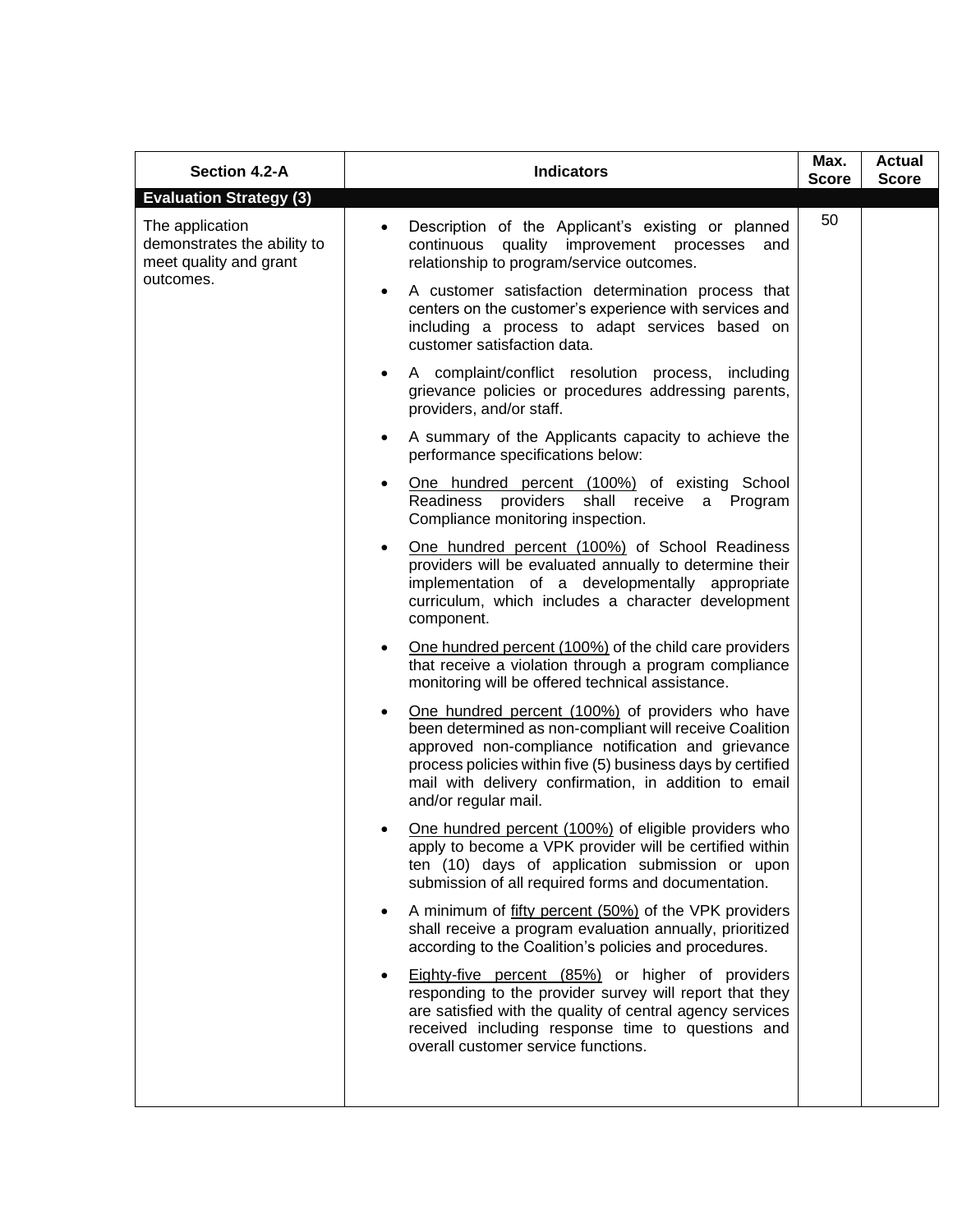| Section 4.2-A                                                                                            | <b>Indicators</b>                                                                                                                                                                                                                                                                                                                                                                                                                                                                                                                                                                                                                                                                                                                                                                                                                                                                                                                                                                                                                                                                                                                                                                                                                                                                                                                                                                                                                                                                                                                                                                                                                                                                                                                                   | Max.<br><b>Score</b> | <b>Actual</b><br><b>Score</b> |
|----------------------------------------------------------------------------------------------------------|-----------------------------------------------------------------------------------------------------------------------------------------------------------------------------------------------------------------------------------------------------------------------------------------------------------------------------------------------------------------------------------------------------------------------------------------------------------------------------------------------------------------------------------------------------------------------------------------------------------------------------------------------------------------------------------------------------------------------------------------------------------------------------------------------------------------------------------------------------------------------------------------------------------------------------------------------------------------------------------------------------------------------------------------------------------------------------------------------------------------------------------------------------------------------------------------------------------------------------------------------------------------------------------------------------------------------------------------------------------------------------------------------------------------------------------------------------------------------------------------------------------------------------------------------------------------------------------------------------------------------------------------------------------------------------------------------------------------------------------------------------|----------------------|-------------------------------|
| <b>Budget</b>                                                                                            |                                                                                                                                                                                                                                                                                                                                                                                                                                                                                                                                                                                                                                                                                                                                                                                                                                                                                                                                                                                                                                                                                                                                                                                                                                                                                                                                                                                                                                                                                                                                                                                                                                                                                                                                                     |                      |                               |
| The Applicant's operational<br>costs are reasonable and<br>reflect cost efficiencies<br>where applicable | The application and budget submission requirements are<br>$\bullet$<br>completed and<br>submitted in<br>accordance<br><b>RFP</b><br>to<br>specifications.<br>Projected budget expenditures are within a reasonable<br>$\bullet$<br>range for similar costs in this area.<br>Projected budget expenditures are clearly linked to services<br>in the application.<br>Projected budget expenditures are clearly defined by line<br>item and funding stream.<br>If the Applicant applied for more than one ELC component,<br>the combined budget reflects a cost savings and efficiency.<br>If the Applicant is not currently providing the services<br>outlined in this ELC component, the application reflects all<br>transition costs associated with assuming service delivery<br>and contract execution.<br><b>School Readiness</b><br>The Applicant outlines the charges for school readiness<br>$\bullet$<br>administrative and non-direct operational services.<br>The budget shows that BBA expenditures will not exceed<br>1.28%.<br>The budget shows that BBD, BDE, and SYS expenditures<br>will not exceed 6.50%.<br>The budget shows that QOO, Q14 expenditures will not<br>exceed 2.88%.<br>The budget shows that INT expenditures will not exceed<br>0.26%<br>The Applicant reflects an understanding that all expenditures<br>$\bullet$<br>are based on cost reimbursement.<br><b>Voluntary Prekindergarten</b><br>The budget shows that the VPADM, VPENR, and VPMON<br>$\bullet$<br>expenditures will not exceed 2.70% of actual enrollments.<br>The Applicant reflects an understanding that all operational<br>expenditures are cost reimbursed and are based on the<br>actual number of children served in VPK for the fiscal year. | 60                   |                               |

#### **ELC 1: Early Learning Provider Compliance and Support Services (4.2-A) COMMENTS:**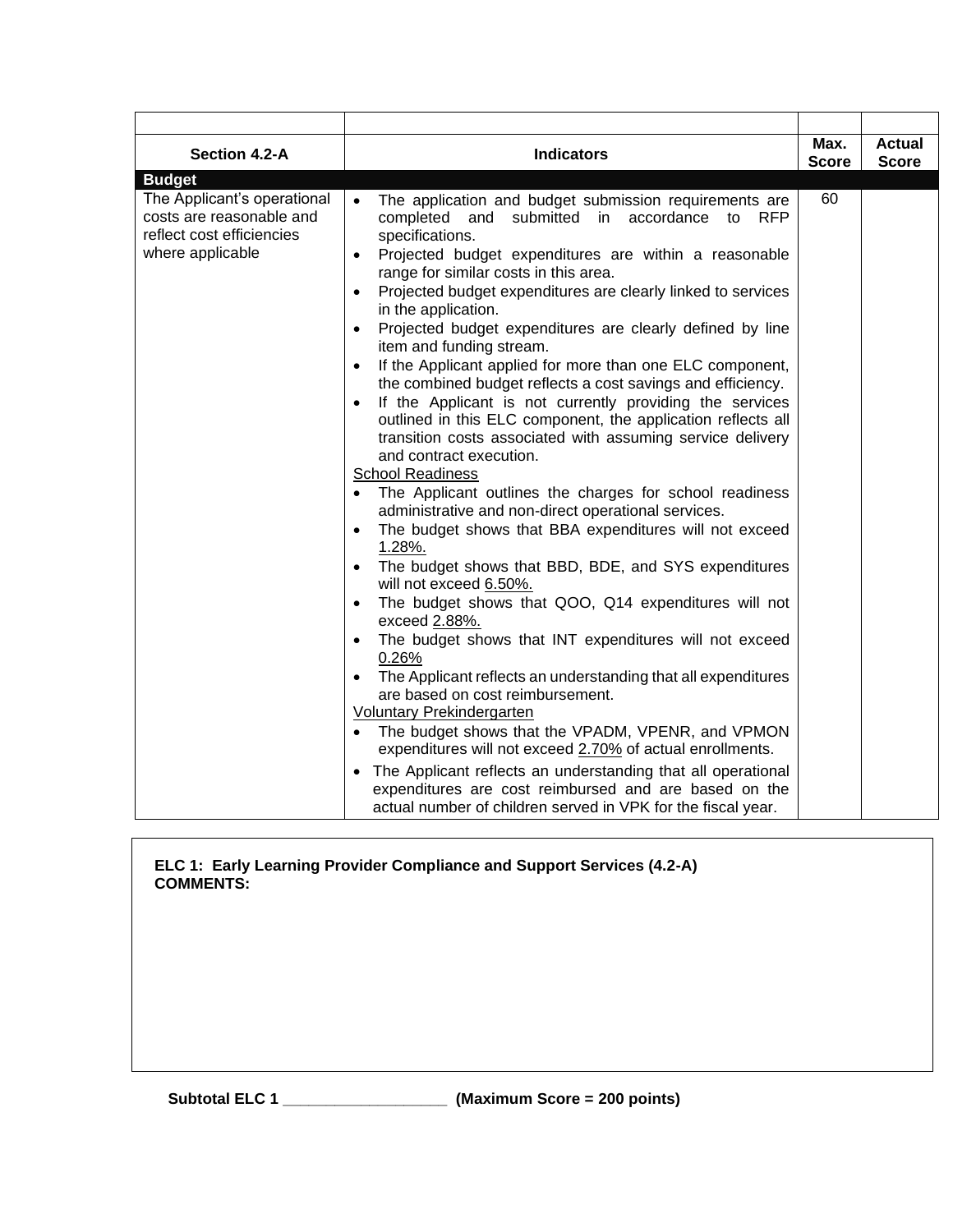# **ELC 2 – Early Learning Family Services (4.2-B)**

| Section 4.2-B                                                                           | <b>Indicators</b>                                                                                                              | Max.<br><b>Score</b> | <b>Actual</b><br><b>Score</b> |
|-----------------------------------------------------------------------------------------|--------------------------------------------------------------------------------------------------------------------------------|----------------------|-------------------------------|
| <b>Major Activities (1)</b>                                                             |                                                                                                                                |                      |                               |
| The Application describes<br>how services will be                                       | Early Learning Eligibility & Enrollment Services<br>Eligibility determination for School Readiness and                         | 200                  |                               |
| provided to all families in<br>Osceola County according<br>to guidelines set by Florida | Voluntary Prekindergarten early education and care<br>School<br>Readiness<br>services.<br>Re-certification of<br>participants. |                      |                               |
| State and Rule.                                                                         | Enrollment of children in early learning education and<br>$\bullet$<br>care programs. Voucher and certificate management.      |                      |                               |
|                                                                                         | Management of child withdrawals, transfers and re-<br>$\bullet$<br>enrollments.                                                |                      |                               |
|                                                                                         | Simplified point of entry/wait list management<br>$\bullet$                                                                    |                      |                               |
|                                                                                         | Consumer education and outreach initiatives                                                                                    |                      |                               |
|                                                                                         | Ensure compliance with FDOE grant requirements and<br>thresholds                                                               |                      |                               |
|                                                                                         | <b>Child Care Resource &amp; Referral Services</b>                                                                             |                      |                               |
|                                                                                         | Child care consumer information, education and<br>referrals for parents                                                        |                      |                               |
|                                                                                         | Employer and community support, education and<br>assistance.                                                                   |                      |                               |
|                                                                                         | Maintenance of CCR&R database.                                                                                                 |                      |                               |
|                                                                                         | Consumer education and outreach initiatives.                                                                                   |                      |                               |
|                                                                                         | Ensure compliance with FDOE grant requirements and<br>thresholds                                                               |                      |                               |
|                                                                                         |                                                                                                                                |                      |                               |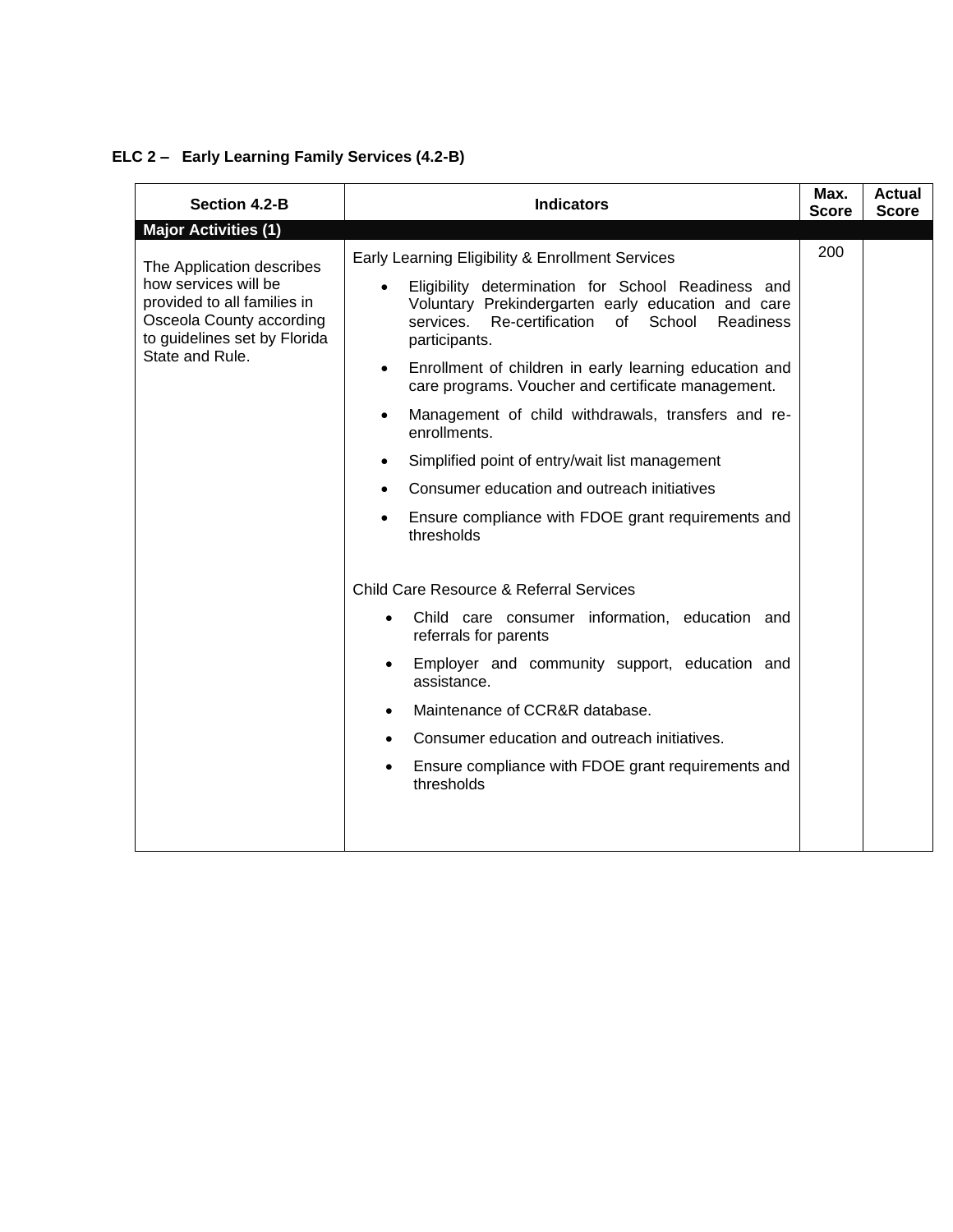| Section 4.2-B                                                                                                                                                                  | <b>Indicators</b>                                                                                                                                                                                                                                                                                                                                                                                                                         | Max.<br><b>Score</b> | Actual<br><b>Score</b> |
|--------------------------------------------------------------------------------------------------------------------------------------------------------------------------------|-------------------------------------------------------------------------------------------------------------------------------------------------------------------------------------------------------------------------------------------------------------------------------------------------------------------------------------------------------------------------------------------------------------------------------------------|----------------------|------------------------|
| <b>Staffing Plan (2)</b><br>The application<br>demonstrates staffing<br>capacity to successfully<br>perform each component<br>for which they are<br>submitting an application. | A staffing plan, that includes the number of staff,<br>$\bullet$<br>including personnel job descriptions with salary ranges<br>and minimum education requirements, which reflect the<br>ability of the Applicant to fulfill the service obligations<br>under its Proposal. The staffing plan should include, but<br>not be limited to, organization of staff and timelines for<br>hiring and training new staff for proposed services (as | 100                  |                        |
|                                                                                                                                                                                | applicable) and a plan for how turnover, long-term<br>absences, and future recruitment and hiring issues will<br>be managed.<br>The application describes how all staff, and any<br>$\bullet$<br>subcontractor staff, will meet applicable<br>staff<br>qualifications as required by 943.052, Florida Statutes.                                                                                                                           |                      |                        |

| <b>Section 4.2-B</b>                                                     | <b>Indicators</b>                                                                                                                                                                                                                                                                                                             | Max.<br><b>Score</b> | <b>Actual</b><br><b>Score</b> |
|--------------------------------------------------------------------------|-------------------------------------------------------------------------------------------------------------------------------------------------------------------------------------------------------------------------------------------------------------------------------------------------------------------------------|----------------------|-------------------------------|
| <b>Evaluation Strategy (3)</b>                                           |                                                                                                                                                                                                                                                                                                                               |                      |                               |
| The application<br>demonstrates the ability to<br>meet quality and grant | Description of the Applicant's existing or planned<br>continuous quality improvement processes<br>and<br>relationship to program/service outcomes.                                                                                                                                                                            | 125                  |                               |
| outcomes.                                                                | A customer satisfaction determination process that<br>centers on the customer's experience with services and<br>including a process to adapt services based on<br>customer satisfaction data.                                                                                                                                 |                      |                               |
|                                                                          | A complaint/conflict resolution process, including<br>grievance policies or procedures addressing parents,<br>providers, and/or staff.                                                                                                                                                                                        |                      |                               |
|                                                                          | A summary of the Applicants capacity to achieve the<br>performance specifications below:                                                                                                                                                                                                                                      |                      |                               |
|                                                                          | One hundred percent (100%) of children initially enrolled<br>or redetermined for School Readiness services will meet<br>eligibility priorities as established in statute or rule and<br>within Coalition approved eligibility priorities.                                                                                     |                      |                               |
|                                                                          | One hundred percent (100%) of Workforce Transition<br>cash assistance eligible clients subject to work<br>participation, as qualified by Work Force or their<br>designee, who need School Readiness services will be<br>served within ten (10) working days after receipt of<br>referral, subject to availability of funding. |                      |                               |
|                                                                          | One hundred percent (100%) of children determined to<br>be at-risk of abuse or neglect as determined by the<br>Department of Children and Families,<br>and<br>in.                                                                                                                                                             |                      |                               |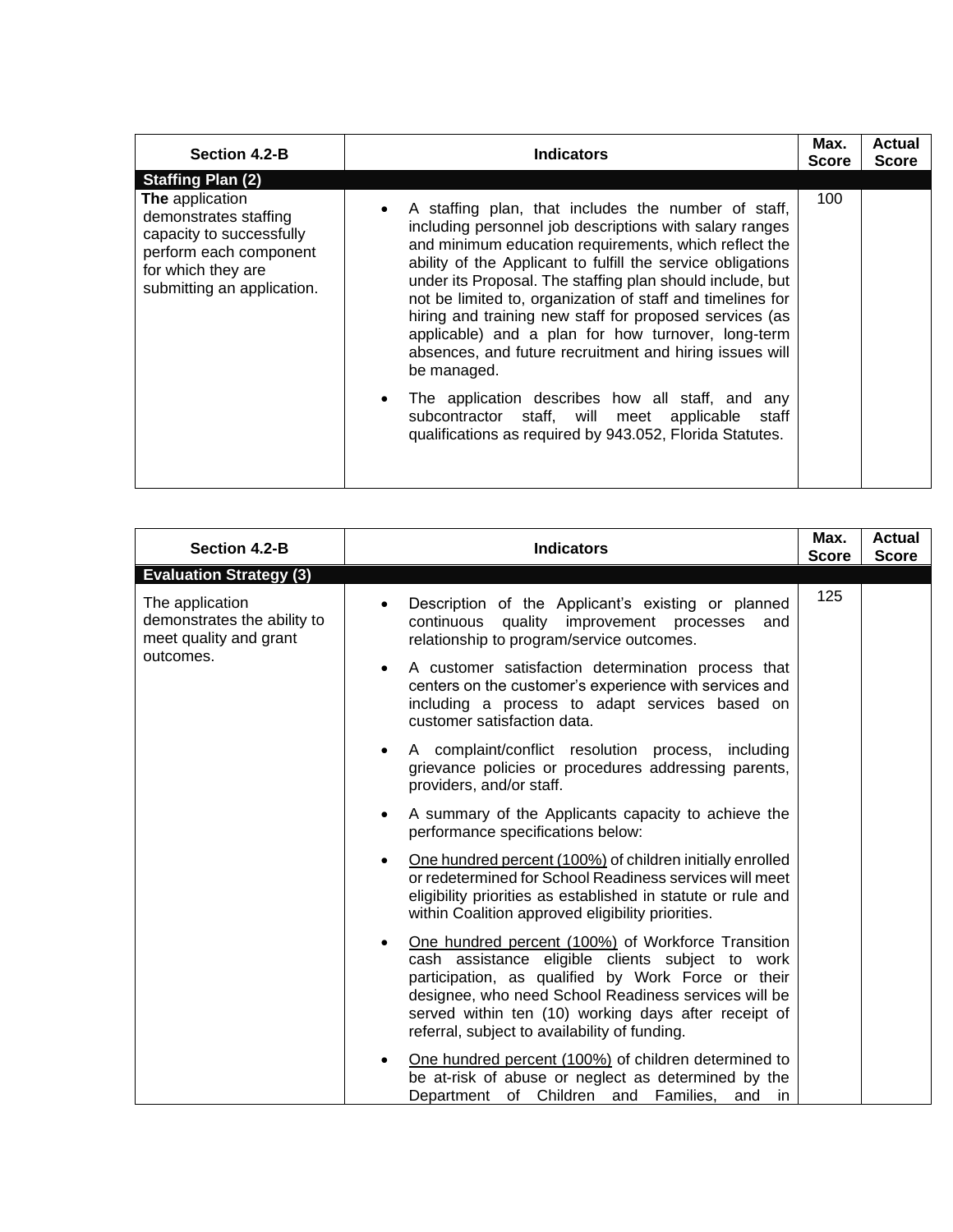| accordance with the Rilya Wilson Act, will be served<br>within ten (10) working days, subject to availability of<br>funds.                                                                                                                                                                                     |  |
|----------------------------------------------------------------------------------------------------------------------------------------------------------------------------------------------------------------------------------------------------------------------------------------------------------------|--|
| One hundred percent (100%) of children determined to<br>be at-risk of abuse or neglect as determined by the<br>Department of Children and Families, who meet the age<br>group priorities as established by the Coalition, will be<br>served within ten (10) working days, subject to<br>availability of funds. |  |
| One hundred percent (100%) of School Readiness<br>eligible Special Needs children who apply for services<br>will receive an eligibility certificate to attend School<br>Readiness programs as authorized by the Coalition's<br>approved eligibility priorities.                                                |  |
| One hundred percent (100%) of families with eligible<br>four-year-old children who apply for Voluntary<br>Prekindergarten services will receive a VPK enrollment<br>certificate, pending the submission of required forms<br>and documentation.                                                                |  |
| One hundred percent (100%) of children enrolled into<br>the VPK program will have met all state mandated<br>eligibility requirements.                                                                                                                                                                          |  |
| One hundred percent (100%) of new or re-enrolling<br>parents receiving eligibility services will also receive<br>Child Care Resource and Referral (CCR&R) services.<br>Parents being re-certified will be offered CCR&R<br>services as needed.                                                                 |  |
| Ninety five percent (95%) of cases will have their<br>eligibility determined accurately, efficiently and timely in<br>compliance with FDOE guidelines.                                                                                                                                                         |  |
| Parents/customers will be able to access all early<br>learning services ninety five percent (95%) of the time<br>during operational hours, including all associated<br>equipment, technology and staffing structures needed to<br>handle the volume of calls, walk-in clients, and eligibility<br>interviews.  |  |
| Ninety five percent (95%) of provider and child files will<br>be maintained in accordance with FDOE and Coalition<br>requirements.                                                                                                                                                                             |  |
| VPK provider and child enrollment information collected<br>by the Contractor will be entered into the EFS<br>Modernization System within ten (10) days upon<br>certification/enrollment completion.                                                                                                            |  |
| One hundred percent (100%) of families receiving<br>CCR&R services will have received information or<br>referrals to community resources and/or services, as<br>requested and as available.                                                                                                                    |  |
|                                                                                                                                                                                                                                                                                                                |  |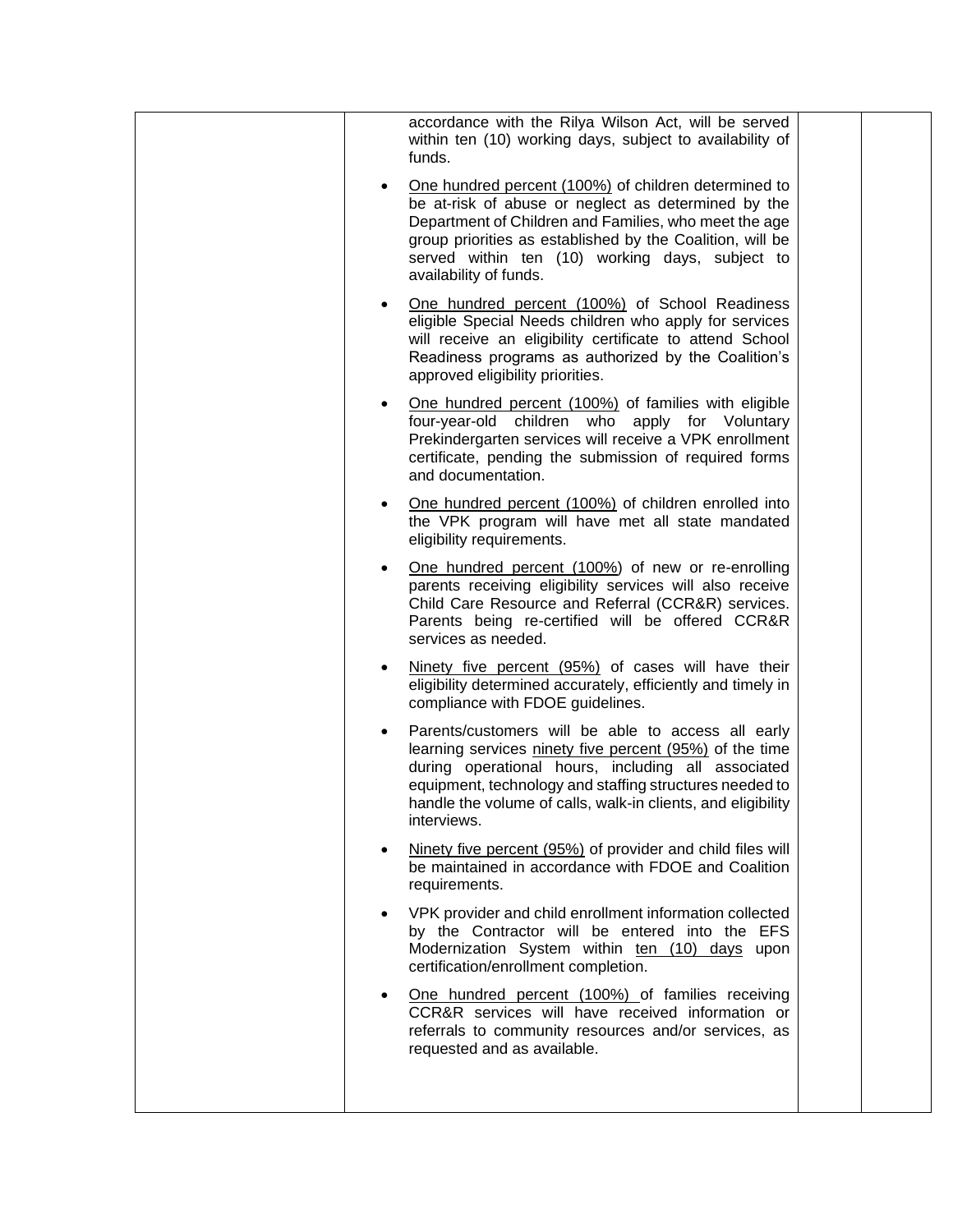| <b>Section 4.2-B</b>                                                                                                   | <b>Indicators</b>                                                                                                                                                                                                                                                                                                                                                                                                                                                                                                                                                                                                                                                                                                                                                                                                                                                                                                                                                                                                                                                                                                                                                                                                                                                                                                                                                                                                                                                                                                                                                                                                     |              | <b>Actual</b> |
|------------------------------------------------------------------------------------------------------------------------|-----------------------------------------------------------------------------------------------------------------------------------------------------------------------------------------------------------------------------------------------------------------------------------------------------------------------------------------------------------------------------------------------------------------------------------------------------------------------------------------------------------------------------------------------------------------------------------------------------------------------------------------------------------------------------------------------------------------------------------------------------------------------------------------------------------------------------------------------------------------------------------------------------------------------------------------------------------------------------------------------------------------------------------------------------------------------------------------------------------------------------------------------------------------------------------------------------------------------------------------------------------------------------------------------------------------------------------------------------------------------------------------------------------------------------------------------------------------------------------------------------------------------------------------------------------------------------------------------------------------------|--------------|---------------|
|                                                                                                                        |                                                                                                                                                                                                                                                                                                                                                                                                                                                                                                                                                                                                                                                                                                                                                                                                                                                                                                                                                                                                                                                                                                                                                                                                                                                                                                                                                                                                                                                                                                                                                                                                                       | <b>Score</b> | <b>Score</b>  |
| Budget (4)<br>The Applicant's operational<br>costs are reasonable and<br>reflect cost efficiencies<br>where applicable | The application and budget submission requirements are<br>completed and<br>submitted in accordance<br>to<br><b>RFP</b><br>specifications.<br>Projected budget expenditures are within a reasonable<br>range for similar costs in this area.<br>Projected budget expenditures are clearly linked to services<br>in the application.<br>Projected budget expenditures are clearly defined by line<br>item and funding stream.<br>If the Applicant applied for more than one ELC component,<br>the combined budget reflects a cost savings and efficiency.<br>If the Applicant is not currently providing the services<br>outlined in this ELC component, the application reflects all<br>transition costs associated with assuming service delivery<br>and contract execution.<br><b>School Readiness</b><br>The Applicant outlines the charges for school readiness<br>administrative and non-direct operational services.<br>The budget shows that BBA expenditures will not exceed<br>$1.00\%$ .<br>The budget shows that BBD, BDE, and SYS expenditures<br>will not exceed 6.50%.<br>The budget shows that Q14 expenditures will not exceed<br>$2.00\%$ .<br>The Applicant reflects an understanding that all expenditures<br>are based on cost reimbursement.<br>Voluntary Prekindergarten<br>The budget shows that the VPADM, VPENR, and VPMON<br>expenditures will not exceed 2.50% of actual enrollments.<br>The Applicant reflects an understanding that all operational<br>$\bullet$<br>expenditures are cost reimbursed and are based on the<br>actual number of children served in VPK for the fiscal year. | 175          |               |

|                  | ELC 2: Early Learning Family Services (4.2-B) |  |
|------------------|-----------------------------------------------|--|
| <b>COMMENTS:</b> |                                               |  |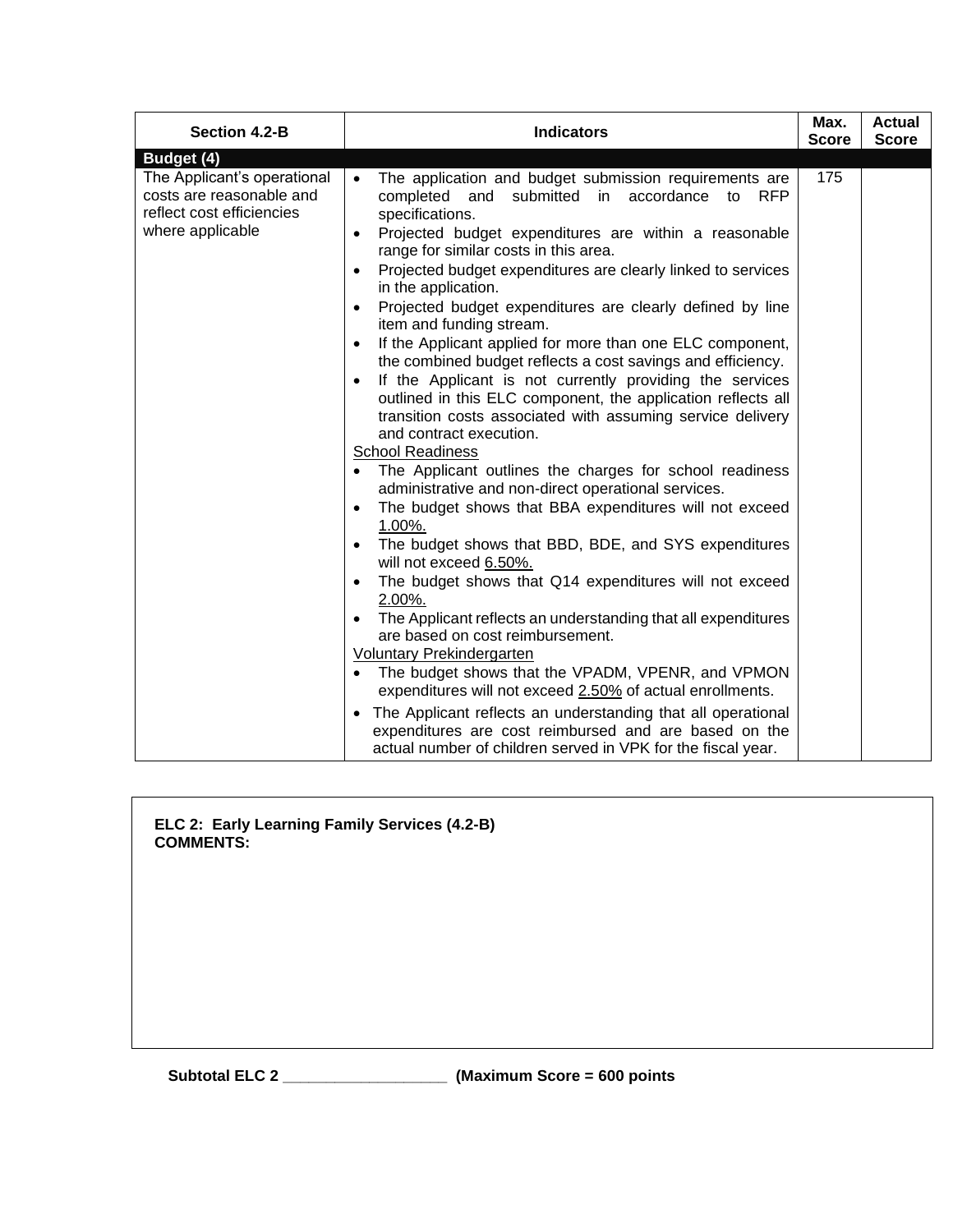## **ELC 3 – Payment and Fiscal Administrative Services (4.2-C)**

| Section 4.2-C                                     | <b>Indicators</b>                                                                                                                                                                                               | Max.<br><b>Score</b> | <b>Actual</b><br><b>Score</b> |
|---------------------------------------------------|-----------------------------------------------------------------------------------------------------------------------------------------------------------------------------------------------------------------|----------------------|-------------------------------|
| <b>Major Activities (1)</b>                       |                                                                                                                                                                                                                 |                      |                               |
| The Application describes<br>how services will be | Operational and administrative functions necessary to<br>administer early learning services to providers                                                                                                        | 150                  |                               |
| provided fiscally and<br>administratively.        | Administration of School Readiness and VPK provider<br>payments including pre-payment and reconciliation<br>payments and/or reimbursement payments                                                              |                      |                               |
|                                                   | Early learning direct services database collection,<br>management, and reporting of services utilizing the EFS<br>Modernization System.                                                                         |                      |                               |
|                                                   | Early Learning services fiscal management and child<br>care slot analysis                                                                                                                                       |                      |                               |
|                                                   | Monitoring of School Readiness and Voluntary<br>Prekindergarten attendance sheets                                                                                                                               |                      |                               |
|                                                   | Administrative technical assistance to early learning<br>providers to ensure compliance with local state, and/or<br>federal standards regarding fiscal administration and<br>prepayment/reimbursement questions |                      |                               |
|                                                   | Sliding<br>Fee<br>Schedule<br>Provider<br>Parent<br>and<br>Reimbursement Rate schedules management and<br>compliance                                                                                            |                      |                               |
|                                                   | Financial liability for slot utilization deficits; disallowed<br>costs and/or failure to have budget within 1% of slot<br>budget:                                                                               |                      |                               |

| Section 4.2-C                                                                                                                                             | <b>Indicators</b>                                                                                                                                                                                                                                                                                                                                                                                                                                                                                                                                                                                                                                                                                                                                            | Max.<br><b>Score</b> | <b>Actual</b><br><b>Score</b> |
|-----------------------------------------------------------------------------------------------------------------------------------------------------------|--------------------------------------------------------------------------------------------------------------------------------------------------------------------------------------------------------------------------------------------------------------------------------------------------------------------------------------------------------------------------------------------------------------------------------------------------------------------------------------------------------------------------------------------------------------------------------------------------------------------------------------------------------------------------------------------------------------------------------------------------------------|----------------------|-------------------------------|
| <b>Staffing Plan (2)</b>                                                                                                                                  |                                                                                                                                                                                                                                                                                                                                                                                                                                                                                                                                                                                                                                                                                                                                                              |                      |                               |
| <b>The</b> application<br>demonstrates staffing<br>capacity to successfully<br>perform each component<br>for which they are<br>submitting an application. | A staffing plan, that includes the number of staff,<br>$\bullet$<br>including personnel job descriptions with salary ranges<br>and minimum education requirements, which reflect the<br>ability of the Applicant to fulfill the service obligations<br>under its Proposal. The staffing plan should include, but<br>not be limited to, organization of staff and timelines for<br>hiring and training new staff for proposed services (as<br>applicable) and a plan for how turnover, long-term<br>absences, and future recruitment and hiring issues will<br>be managed.<br>The application describes how all staff, and any<br>$\bullet$<br>subcontractor staff, will meet applicable<br>staff<br>qualifications as required by 943.052, Florida Statutes. | 50                   |                               |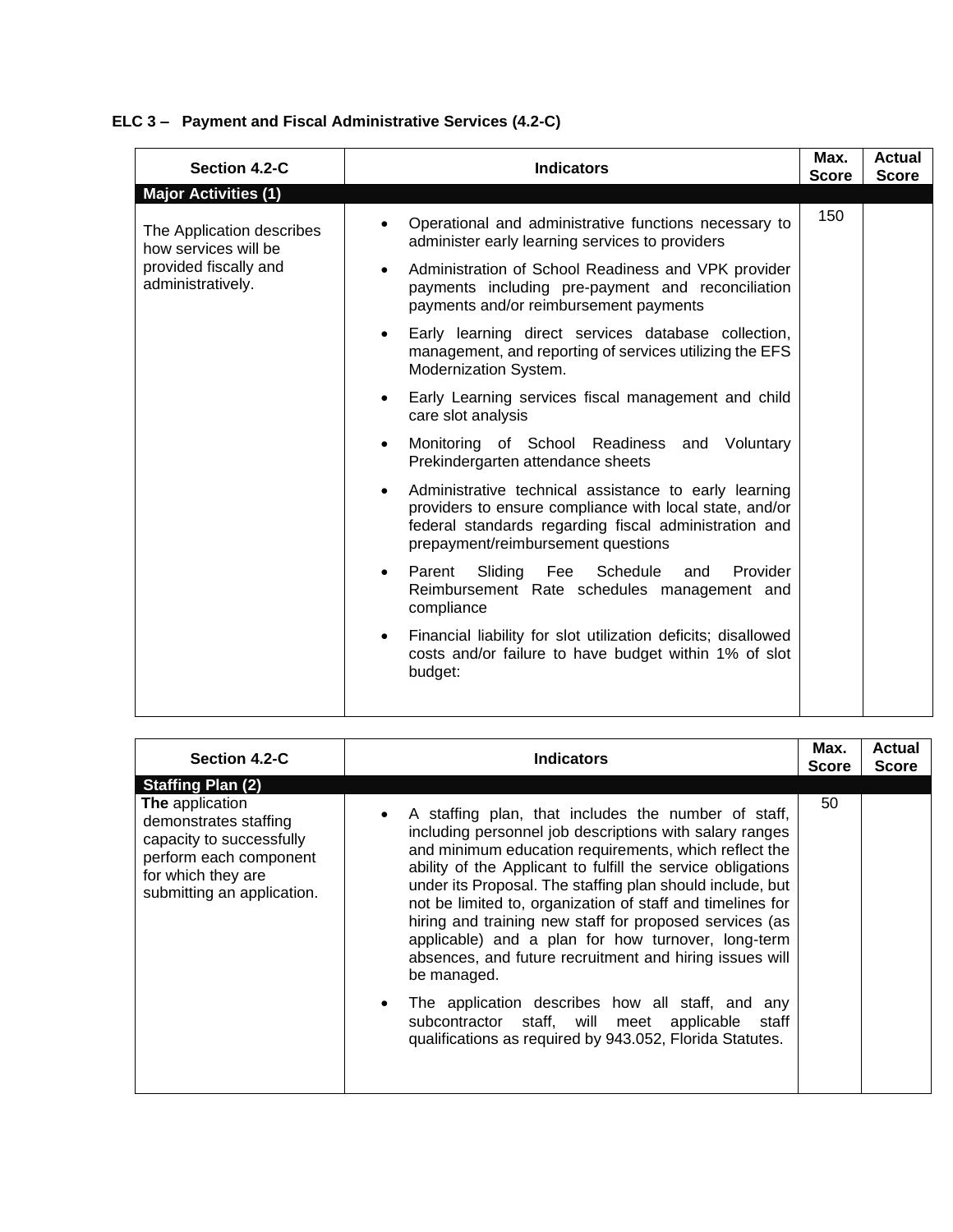| Section 4.2-C                                                            | <b>Indicators</b>                                                                                                                                                                                                                                                                                                         | Max.<br><b>Score</b> | <b>Actual</b><br><b>Score</b> |
|--------------------------------------------------------------------------|---------------------------------------------------------------------------------------------------------------------------------------------------------------------------------------------------------------------------------------------------------------------------------------------------------------------------|----------------------|-------------------------------|
| <b>Evaluation Strategy (3)</b>                                           |                                                                                                                                                                                                                                                                                                                           |                      |                               |
| The application<br>demonstrates the ability to<br>meet quality and grant | Description of the Applicant's existing or planned<br>$\bullet$<br>continuous quality improvement processes<br>and<br>relationship to program/service outcomes.                                                                                                                                                           | 75                   |                               |
| outcomes.                                                                | A customer satisfaction determination process that<br>$\bullet$<br>centers on the customer's experience with services and<br>including a process to adapt services based on<br>customer satisfaction data.                                                                                                                |                      |                               |
|                                                                          | A complaint/conflict resolution process, including<br>$\bullet$<br>grievance policies or procedures addressing parents,<br>providers, and/or staff.                                                                                                                                                                       |                      |                               |
|                                                                          | A summary of the Applicants capacity to achieve the<br>$\bullet$<br>performance specifications below:                                                                                                                                                                                                                     |                      |                               |
|                                                                          | <b>One hundred percent (100%)</b> of invoices submitted to<br>$\bullet$<br>the Coalition for processing will be completed according<br>to the requirements specified by the Contract and in<br>accordance with the Coalition's approved Cost<br>Allocation Plan.                                                          |                      |                               |
|                                                                          | All requests for reimbursements by providers, received<br>$\bullet$<br>by the Contractor will be processed and submitted to the<br>Coalition by the <b>fifteenth (15<sup>th</sup>)</b> of the month following<br>the month of service.                                                                                    |                      |                               |
|                                                                          | All other invoices submitted by the Applicant for<br>reimbursement will be submitted to the Coalition by the<br>$f$ ifteenth $(15th)$ of the month following the month of<br>service.                                                                                                                                     |                      |                               |
|                                                                          | Providers will be paid and/or receive written notification<br>$\bullet$<br>of any payment discrepancies within seven (7) working<br>days after receipt of reimbursement from the Coalition<br>or thirty (30) calendar days after provider submission,<br>whichever is sooner, with ninety-five percent (95%)<br>accuracy. |                      |                               |
|                                                                          | The Contractor's forecasts, trend analyses and budget<br>management will result in fiscal year budgets that are<br>balanced, with no deficit spending and with no<br>significant surplus one percent (1% or less) of funds<br>that have been contracted for services.                                                     |                      |                               |
|                                                                          | All reports will be submitted in a timely manner as<br>$\bullet$<br>outlined in the contract.                                                                                                                                                                                                                             |                      |                               |
|                                                                          | Monthly monitoring of provider attendance sheets will be<br>$\bullet$<br>conducted at a minimum of ten percent (10%) and<br>technical assistance will be provided to those providers<br>submitting incorrect information.                                                                                                 |                      |                               |
|                                                                          | Provider submission of paperwork will be approved with<br>ninety-five (95%) accuracy.                                                                                                                                                                                                                                     |                      |                               |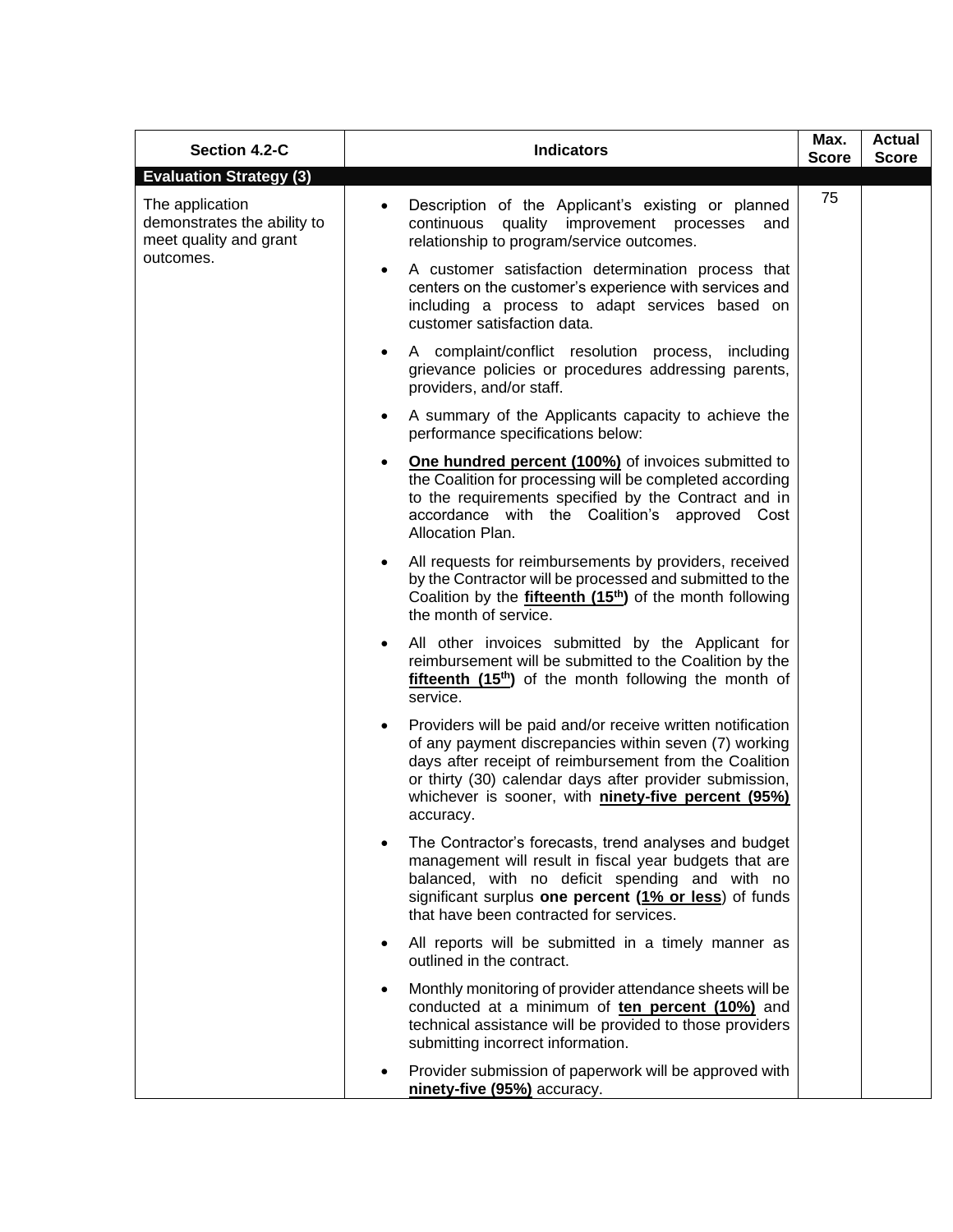| Section 4.2-C                                                                                                          | <b>Indicators</b>                                                                                                                                                                                                                                                                                                                                                                                                                                                                                                                                                                                                                                                                                                                                                                                                                                                                                                                                                                                                                                                                                                                                                                                                                                                                                                                                                                                                                           | Max.<br><b>Score</b> | <b>Actual</b><br><b>Score</b> |
|------------------------------------------------------------------------------------------------------------------------|---------------------------------------------------------------------------------------------------------------------------------------------------------------------------------------------------------------------------------------------------------------------------------------------------------------------------------------------------------------------------------------------------------------------------------------------------------------------------------------------------------------------------------------------------------------------------------------------------------------------------------------------------------------------------------------------------------------------------------------------------------------------------------------------------------------------------------------------------------------------------------------------------------------------------------------------------------------------------------------------------------------------------------------------------------------------------------------------------------------------------------------------------------------------------------------------------------------------------------------------------------------------------------------------------------------------------------------------------------------------------------------------------------------------------------------------|----------------------|-------------------------------|
| Budget (4)<br>The Applicant's operational<br>costs are reasonable and<br>reflect cost efficiencies<br>where applicable | The application and budget submission requirements are<br>completed and submitted in accordance<br>to<br><b>RFP</b><br>specifications.<br>Projected budget expenditures are within a reasonable<br>range for similar costs in this area.<br>Projected budget expenditures are clearly linked to services<br>in the application.<br>Projected budget expenditures are clearly defined by line<br>item and funding stream.<br>If the Applicant applied for more than one ELC component,<br>the combined budget reflects a cost savings and efficiency.<br>If the Applicant is not currently providing the services<br>outlined in this ELC component, the application reflects all<br>transition costs associated with assuming service delivery<br>and contract execution.<br><b>School Readiness</b><br>The Applicant outlines the charges for school readiness<br>administrative and non-direct operational services.<br>The budget shows that BBA expenditures will not exceed<br>$1.00\%$ .<br>The Applicant reflects an understanding that all expenditures<br>are based on cost reimbursement.<br>Voluntary Prekindergarten<br>The budget shows that the VPADM, VPENR, and VPMON<br>expenditures will not exceed 1.00% of actual enrollments.<br>The Applicant reflects an understanding that all operational<br>expenditures are cost reimbursed and are based on the<br>actual number of children served in VPK for the fiscal year. | 125                  |                               |

**ELC 3: Payment and Fiscal Administrative Services (4.2-C) COMMENTS:**

**Subtotal ELC 3 \_\_\_\_\_\_\_\_\_\_\_\_\_\_\_\_\_\_\_ (Maximum Score = 400 points)**

**RFP SCORING OVERVIEW**